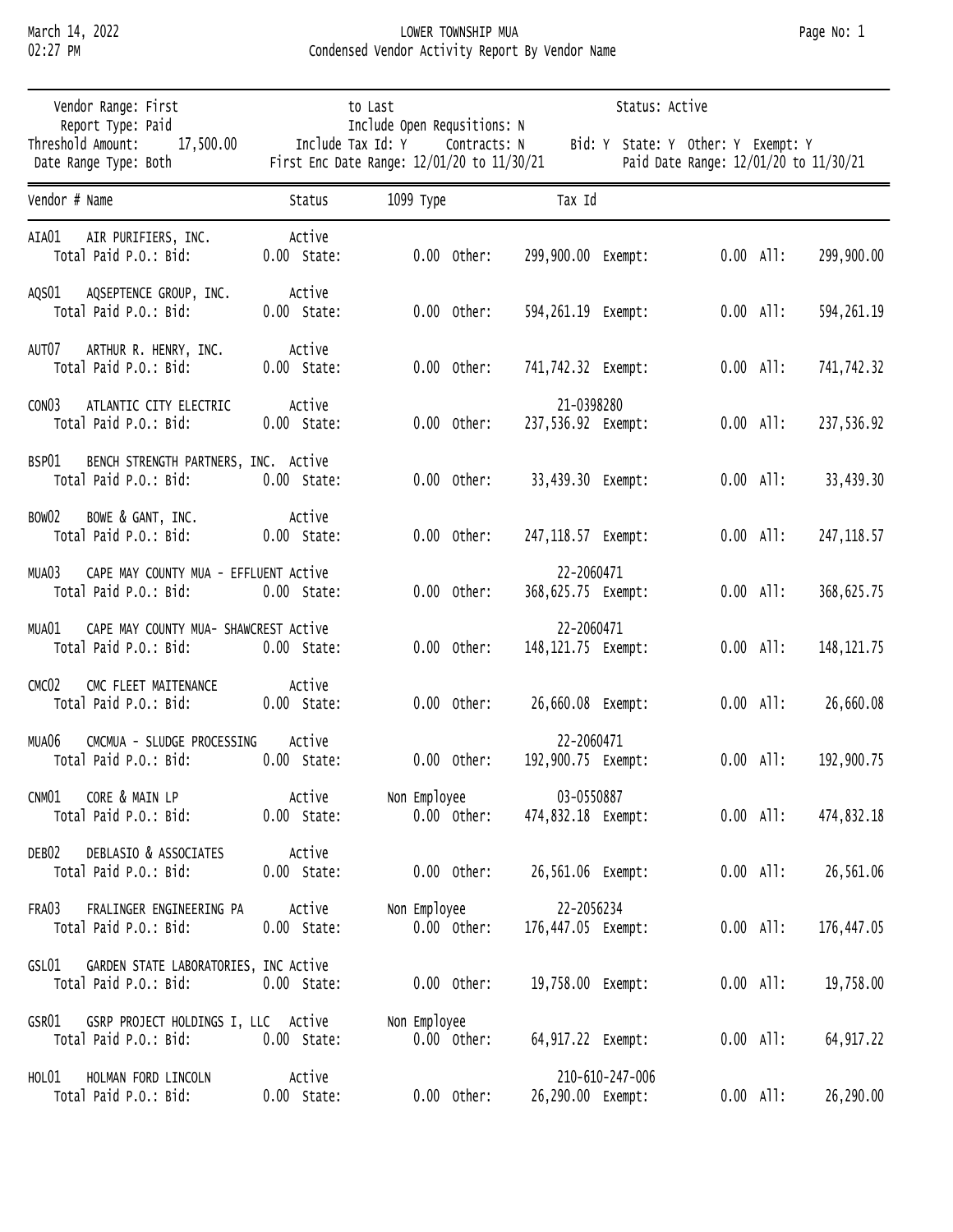## March 14, 2022 LOWER TOWNSHIP MUA Page No: 2 02:27 PM Condensed Vendor Activity Report By Vendor Name

| Vendor # Name                                                                        | Status                  | 1099 Туре                     | Tax Id                              |                        |              |
|--------------------------------------------------------------------------------------|-------------------------|-------------------------------|-------------------------------------|------------------------|--------------|
| LIL01<br>LILLISTON FORD<br>Total Paid P.O.: Bid:                                     | Active<br>$0.00$ State: | $0.00$ Other:                 | 33,133.50 Exempt:                   | $0.00$ All:            | 33, 133.50   |
| MCM01 MCMANIMON, SCOTLAND & BAUMANN Active<br>Total Paid P.O.: Bid:                  | $0.00$ State:           | Non Employee<br>$0.00$ Other: | 22-2837091<br>25,635.50 Exempt:     | $0.00$ All:            | 25,635.50    |
| MIDDLE TOWNSHIP SEWER UTILITY Active<br>MIDO1<br>Total Paid P.O.: Bid:               | $0.00$ State:           | $0.00$ Other:                 | 21-6000868<br>39,760.00 Exempt:     | $0.00$ All:            | 39,760.00    |
| MIRACLE CHEMICAL<br>мсн01<br>Total Paid P.O.: Bid:                                   | Active<br>$0.00$ State: | $0.00$ Other:                 | 222-418-153000<br>88,562.55 Exempt: | $0.00$ All:            | 88,562.55    |
| NEW JERSEY UTILITIES AUTHORITY Active<br>NEWO5<br>Total Paid P.O.: Bid:              | $0.00$ State:           | $0.00$ Other:                 | 139,563.00 Exempt:                  | $0.00$ All:            | 139,563.00   |
| PMC02<br>PARKER MCCAY<br>Total Paid P.O.: Bid:                                       | Active<br>$0.00$ State: | Non Employee<br>$0.00$ Other: | 29,199.24 Exempt:                   | $0.00$ All:            | 29,199.24    |
| PFI01<br>PERNA FINNIGAN, INC<br>Total Paid P.O.: Bid:                                | Active<br>$0.00$ State: |                               | 0.00 Other: 1,689,803.32 Exempt:    | $0.00$ All:            | 1,689,803.32 |
| POLYDYNE INC.<br>POL03<br>Total Paid P.O.: Bid:                                      | Active<br>$0.00$ State: | $0.00$ Other:                 | 34-1810283<br>49,818.00 Exempt:     | $0.00$ All:            | 49,818.00    |
| POS04<br>POSTMASTER - ACCOUNT FUNDS<br>Total Paid P.O.: Bid:                         | Active<br>$0.00$ State: | $0.00$ Other:                 | 30,000.00 Exempt:                   | $0.00$ All:            | 30,000.00    |
| PREMIER MAGNESIA, LLC<br>MAGO5<br>Total Paid P.O.: Bid:                              | Active<br>$0.00$ State: | $0.00$ Other:                 | 38,169.83 Exempt:                   | $0.00$ All:            | 38,169.83    |
| REINER PUMP SYSTEMS, INC.<br>RPS01<br>Total Paid P.O.: Bid:                          | Active<br>$0.00$ State: | $0.00$ Other:                 | 88,110.00 Exempt:                   | $0.00$ All:            | 88,110.00    |
| REMINGTON, VERNICK&WALBERG ENG. Active<br>ENGO2<br>Total Paid P.O.: Bid: 0.00 State: |                         | $0.00$ Other:                 | 22-3673280<br>112,294.00 Exempt:    | $0.00$ All: 112,294.00 |              |
| ROMANO, HEARING, TESTA & KNORR Active<br>RHT01<br>Total Paid P.O.: Bid:              | $0.00$ State:           | $0.00$ Other:                 | 22-2225140<br>44,614.70 Exempt:     | $0.00$ All:            | 44,614.70    |
| SHANNON CHEMICAL CORPORATION Active<br>SHA06<br>Total Paid P.O.: Bid:                | $0.00$ State:           | $0.00$ Other:                 | 35,102.40 Exempt:                   | $0.00$ All:            | 35, 102.40   |
| SHORE TITLE<br>SHO02<br>Total Paid P.O.: Bid:                                        | Active<br>$0.00$ State: | $0.00$ Other:                 | 71,300.00 Exempt:                   | $0.00$ All:            | 71,300.00    |
| TELESYSTEM<br>LSS01<br>Total Paid P.O.: Bid:                                         | Active<br>$0.00$ State: | $0.00$ Other:                 | 34,878.94 Exempt:                   | $0.00$ All:            | 34,878.94    |
| TOWNSHIP OF LOWER<br>TWP01<br>Total Paid P.O.: Bid:                                  | Active<br>$0.00$ State: | $0.00$ Other:                 | 21-6005700<br>162,731.82 Exempt:    | $0.00$ All:            | 162,731.82   |
| TREASURER, COUNTY OF CAPE MAY Active<br>CMC04<br>Total Paid P.O.: Bid:               | $0.00$ State:           | $0.00$ Other:                 | 20,596.00 Exempt:                   | $0.00$ All:            | 20,596.00    |